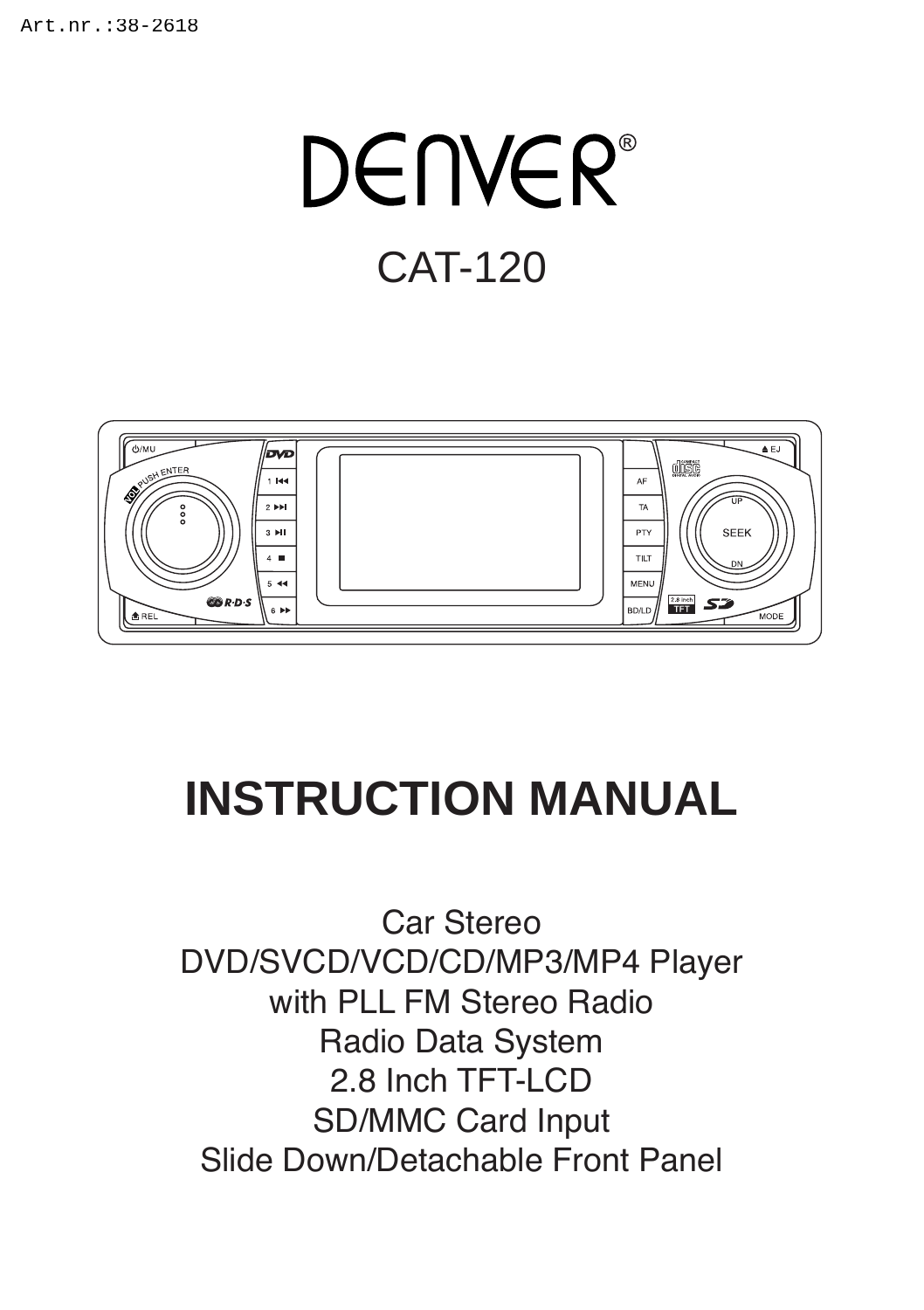## **BEFORE YOU BEGIN**

#### *PRECAUTIONS:*

#### *CAUTION:*

*USE OF CONTROLS OR ADJUSTMENT OR PERFORMANCE OF PROCEDURES OTHER THAN THOSE SPECIFIED HEREIN MAY RESULT IN HAZARDOUS RADIATION EXPOSURE.*

*THE USE OF OPTICAL INSTRUMENTS WITH THIS PRODUCT WILL INCREASE EYE HAZARD.*

- • Keep this manual handy as a reference for operating procedures and precautions.
- Always keep the volume low enough so you can hear sounds outside of the car.
- Protect this product from moisture.
- • If the battery is disconnected or discharged, the preset memory will be erased and must be reprogrammed.

#### **FEATURES:**

#### **DVD video playback**

It is possible to play back DVD video, DVD+-R, DVD+-RW and DVD+-DL.

#### **Video CDs featuring PBC compatibility**

It is possible to play back Video CDs featuring PBC (playback control).

#### **CD playback**

Music CD/CD-R/CD-RW playback is possible.

#### **MP3 file playback**

It is possible to play back MP3 files recorded on CD-ROM/CD-R/CD-RW.

#### **MP4 file playback**

It is possible to play back MP4 files.

#### **PAL/NTSC compatibility**

This unit is PAL/NTSC system compatible. When connecting other components to this unit, be sure components are compatible with the same video system or else images will not be correctly reproduced.

#### **Multi-audio**

You can switch between multiple audio systems recorded on a DVD as desired.

#### **Multi-subtitle**

You can switch between multiple subtitle languages recorded on a DVD as desired.

#### **Multi-angle**

You can switch between multiple viewing angles of a scene recorded on a DVD as desired.

#### **When an operation is prohibited**

When you are watching a DVD and attempt to perform an operation, it may not be performed by the programming on the disc. When this happens, this unit indicates on the screen.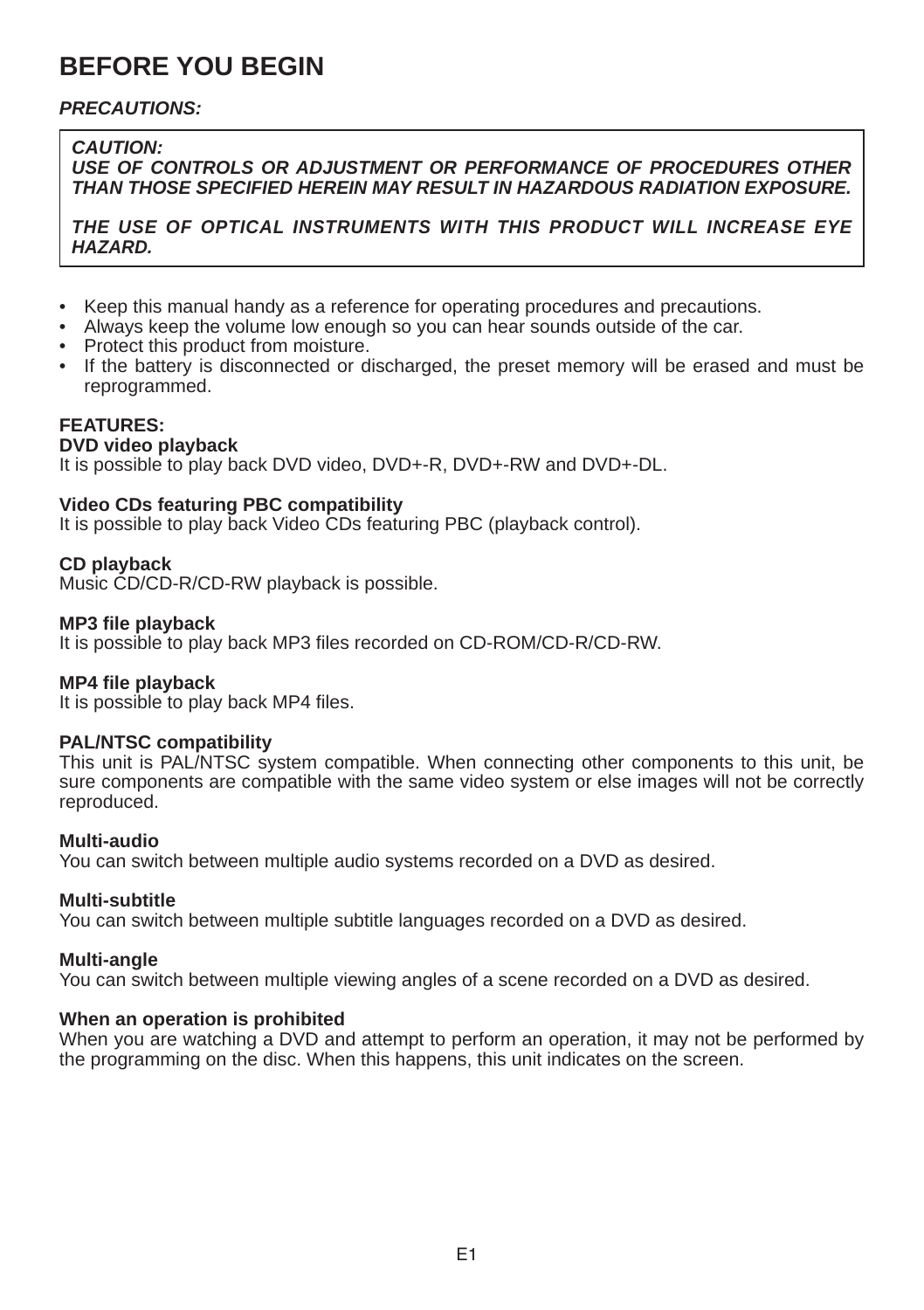## **INSTALLATION**

### **PRECAUTIONS**

- Choose the mounting location carefully so that the unit will not interfere with the normal driving functions of the driver.
- Avoid installing the unit where it would be subject to high temperatures, such as from direct sunlight or hot air from the heater, or where it would be subject to dust, dirt or excessive vibration.
- Use only the supplied mounting hardware for a safe and secure installation.
- Be sure to remove the front panel before installing the unit.
- **NOTE**: Inclination angle for car radio installation must not exceed 30° otherwise the front panel will not open.



**NOTE:** Keep the release key in the safe place as you may need it in future to remove the unit from the car.

### **Detaching and attaching the front panel**

The front panel of this unit can be detached in order to prevent the unit from being stolen.

### **FOLDING DOWN AND DETACHING/ATTACHING THE FRONT PANEL**

Before detaching the front panel, be sure to press the button (1) OFF first. Then press the  $\triangle$  button and detach the panel by pulling it towards you as illustrated.



#### **Notes:**

- Do not press the front panel hard against the unit when attaching it. It can be easily attached by pressing it lightly against the unit.
- When you carry the front panel with you, put it in the supplied front panel case.
- Do not press hard or give excessive pressure to the display window of the front panel when attaching it to the unit.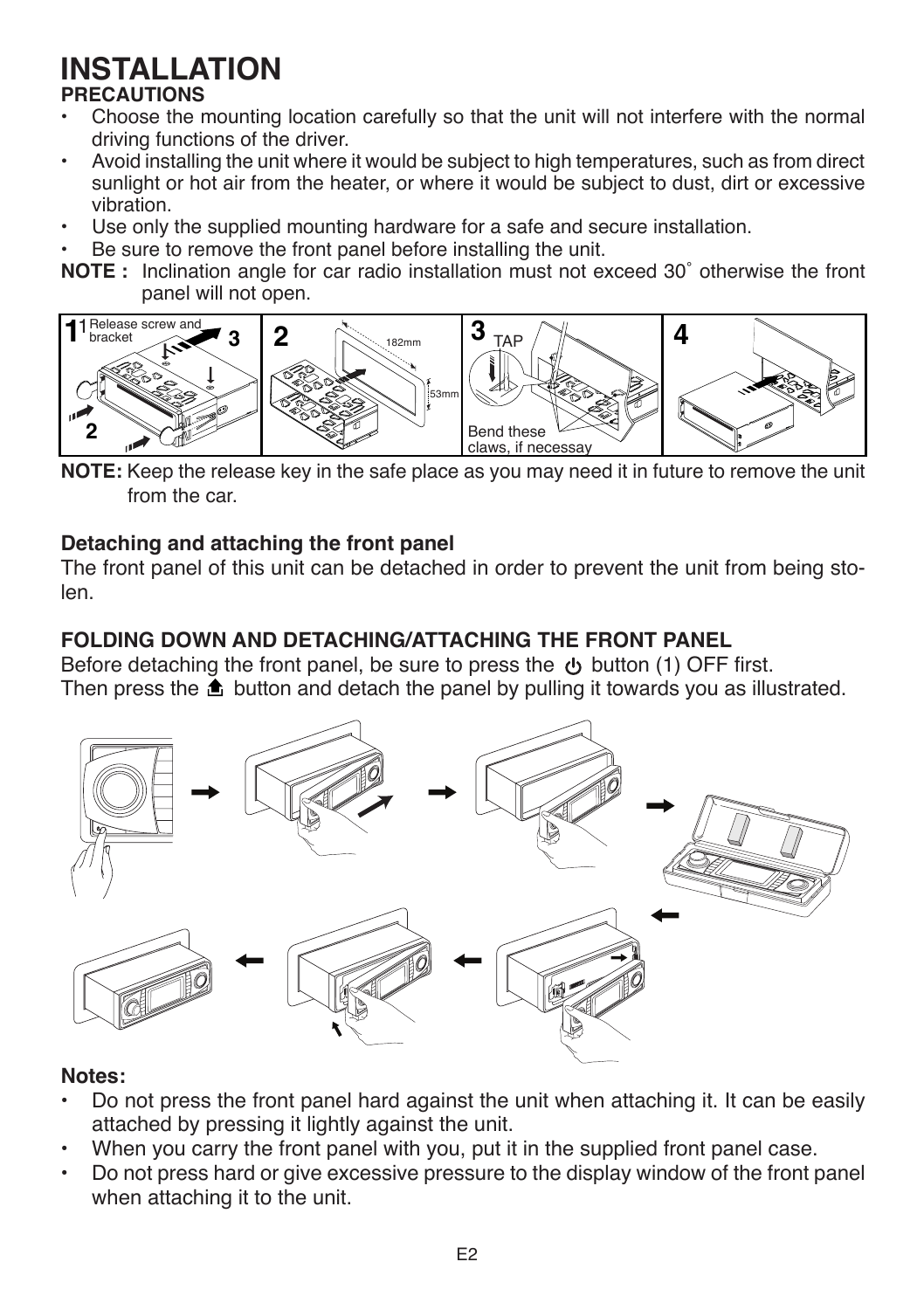

- 1. UNIT
- 2. RELEASE CASE
- 3. DASH BOARD
- 4. HEX NUT
- 5. LOCK WASHER
- 6. PLAIN WASHER
- 7. CAR BODY
- 8. REAR SUPPORT STRAP
- 9. TAPPING SCREW
- 10. M5 X 15 HEX BOLT

## **WIRE CONNECTION**

#### **IN / OUT CONNECTOR**

**DVD Audio Out (GRAY) Rear : White (L) Red (R)** Connect this wire to rear seat A/V monitor system to enjoy DVD movie

**Audio Out (Front): White (L) Red (R)** 

**Audio Out (Rear): White (L) Red (R)** 

**Audio Line In : White (L) Red (R)**

#### **CONTROL WIRE**

**Parking (Gray) :** Connect this wire to car hand brake system **Tel mute (Black) :** Connect to mobile phone unit When receiving calls, audio sound will be muted.

**Rear camera (Red) :** Connect to back rear camera During back gear condition, this wire should be connected to high voltage.

#### **DRIVING WITHOUT VIDEO DISPLAY**

Follow the installation below so when the car is in motion, no video will come out from the LCD screen. Only sound can be heard from speaker.

#### **Note:**

- Only sound can be heard when car is in motion.
- Refer and follow your country's law regarding driving with video.

#### **Caution:**

- Do not attempt to install it by yourself if the instruction is not clear to you. Consult you dealer concerning the installation procedures.



**Video Out (Yellow) : Yellow (Plug)** Connect to external A/V system to display **Video In (Black) : Yellow (Plug)** Connect to external Video equipment **Rear camera In (Black) : Blue (Plug)** Connect to rear camera output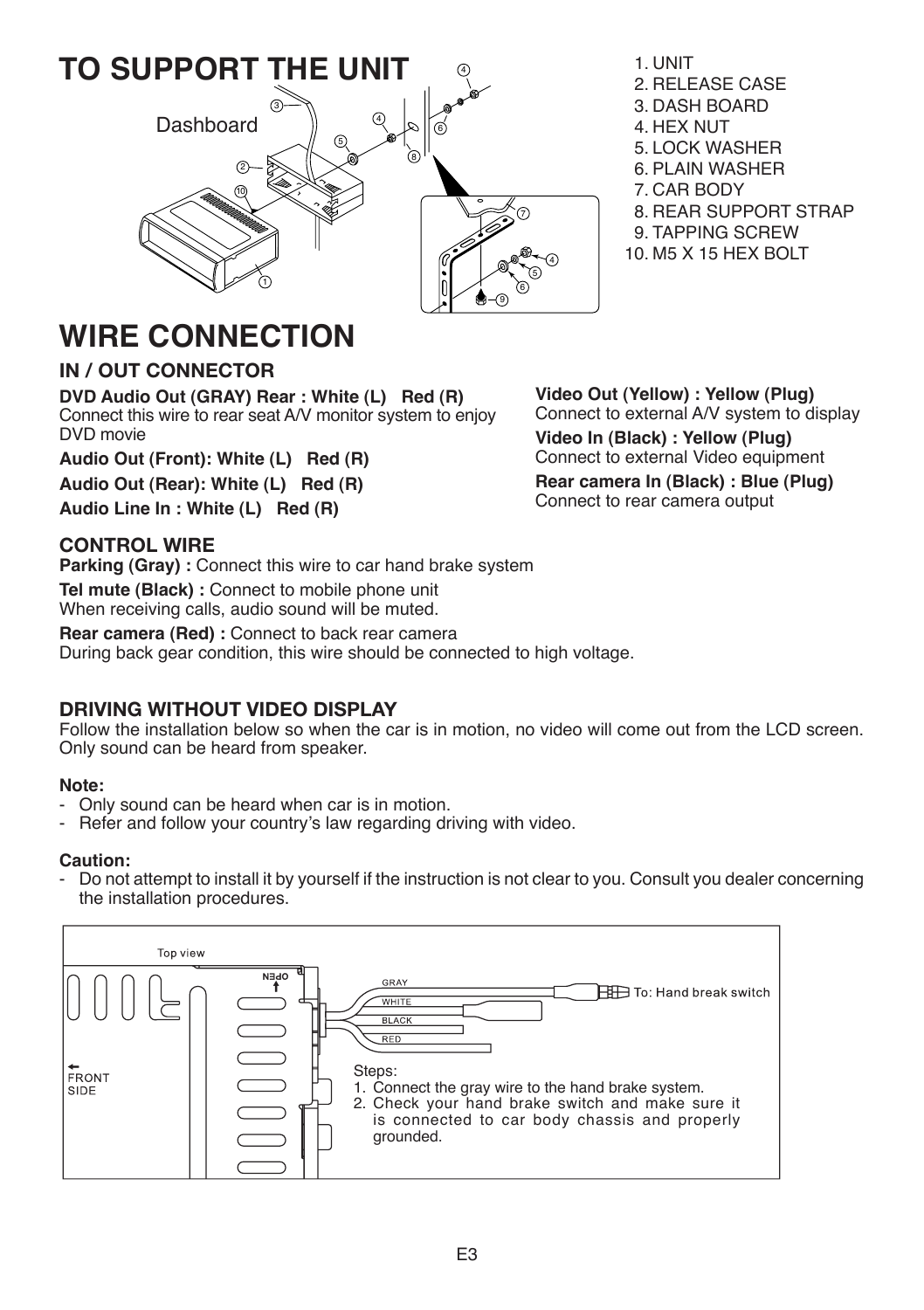#### **DRIVING WITH VIDEO DISPLAY**

By following the installation below, video will always be shown on LCD screen no matter the car is in motion or not.



#### **INSTALLING REAR CAMERA FOR PARKING/REVERSE MOTION**

You can install an separate camera at the car rear end so when doing parking or reverse motion, the unit will automatically switch the video to the rear camera to guide the driver.



#### **CONNECTOR A**

4. MEMORY +12V 5. AUTO ANTENNA OUTPUT 7. +12V (TO IGNITION KEY) 8. GROUND NOTE: (connector A no. 7) must be connected by car ignition key in order to avoid that car battery becomes weak when the car will be not used for long period.

#### **CONNECTOR B**

1. REAR RIGHT SPEAKER (+) 2. REAR RIGHT SPEAKER (-) 3. FRONT RIGHT SPEAKER (+) 4. FRONT RIGHT SPEAKER (-) 5. FRONT LEFT SPEAKER (+) 6. FRONT LEFT SPEAKER (-) 7. REAR LEFT SPEAKER (+) 8. REAR LEFT SPEAKER (-)

#### **Maintenance**

#### **FUSE REPLACEMENT**

If the fuse blows, check the power connection and replace the fuse. If the fuse blows again after the replacement, there may be an internal malfunction. In this case, consult your nearest repairing center. **Warning**

Use the specified amperage fuse for each lead. Use of a higher amperage fuse may cause serious damage.

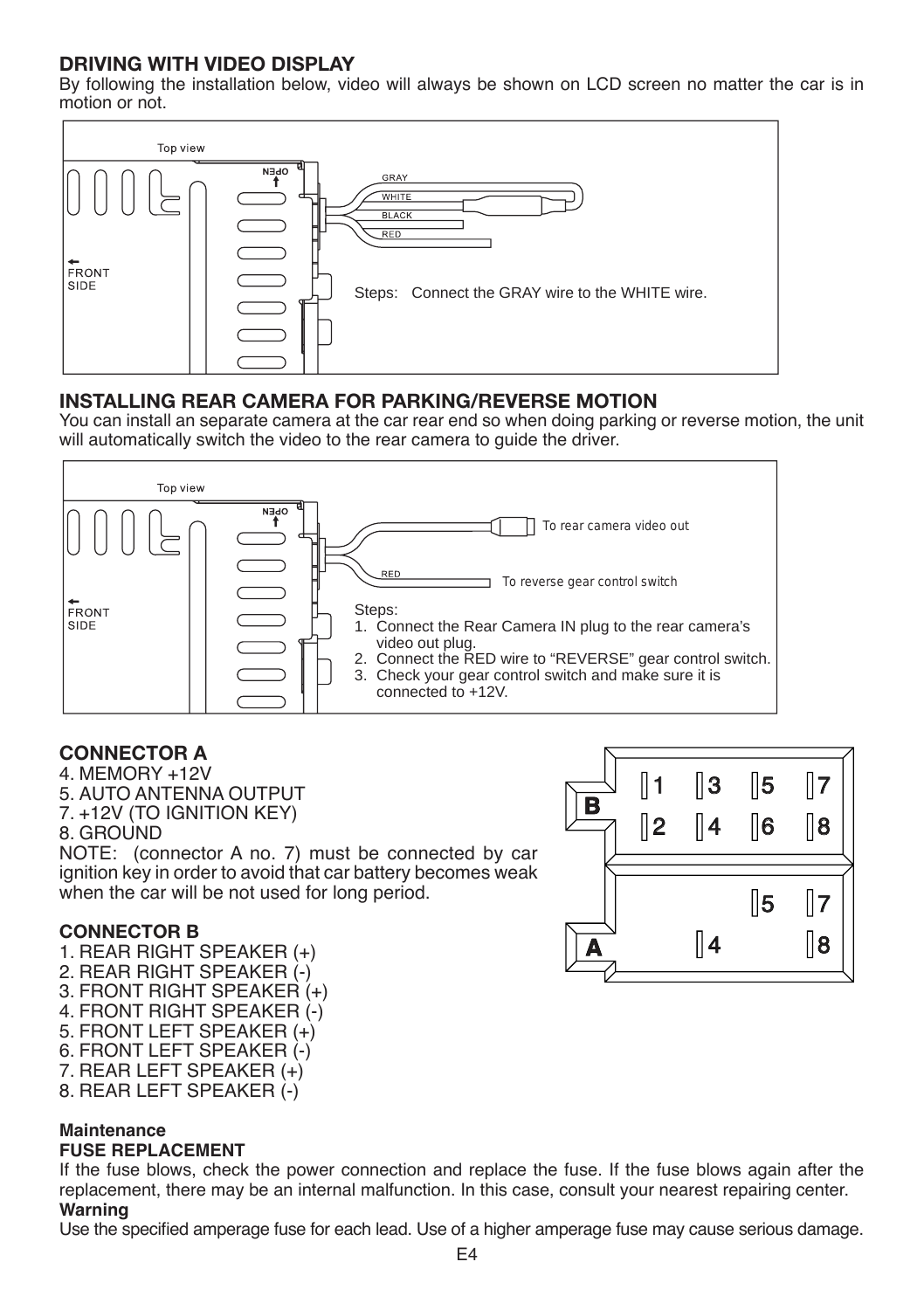## **Locations of Parts (Main unit)**



- 1. POWER ON/OFF ( ψ) / MUTE
- 2. SELECT FUNCTION BUTTON
- 3. PRESET STATIONS (1,2,3,4,5,6)
- 4. 'AF' FUNCTION BUTTON (ALTERNATIVE FREQUENCIES)
- 5.  $\cdot$  TA' function button (traffic announcement)  $\hskip10mm \circ \hskip10mm \qquad \qquad \circ \hskip 10mm \vert \hskip10mm \vert \hskip10mm \vert \hskip10mm \vert \hskip10mm \vert \hskip10mm \vert \hskip10mm \vert \hskip10mm \vert \hskip10mm \vert \hskip10mm \vert \hskip10mm \vert \hskip10mm \vert \hskip10mm \vert \hskip10mm \vert \hskip10mm \vert \hskip10mm \vert \hskip10mm \vert \hskip10mm \vert \h$
- 6. 'PTY' function (PROGRAM TYPE)
- 7. LOUDNESS BUTTON (LD)
- 8. MODE BUTTON (MODE)
- 9. BAND BUTTON (BD)
- 10. CD TRACK / SEARCH BUTTON
- 11. AUTO SEEK TUNING
- 12. MUTE BUTTON (MU)
- 13. PANEL RELEASE BUTTON ( $\triangle$ )
- 14. TFT-LCD DISPLAY
- 15. CD EJECT BUTTON ( $\triangle$ )
- 16. TILT BUTTON
- 17. MENU BUTTON
- 18. FAST FORWARD / FAST REVERSE
- 19. STOP BUTTON
- 20. PLAY/PAUSE BUTTON
- 21. RESET BUTTON
- 22. CD SLOT
- 23. SD/MMC CARD SLOT





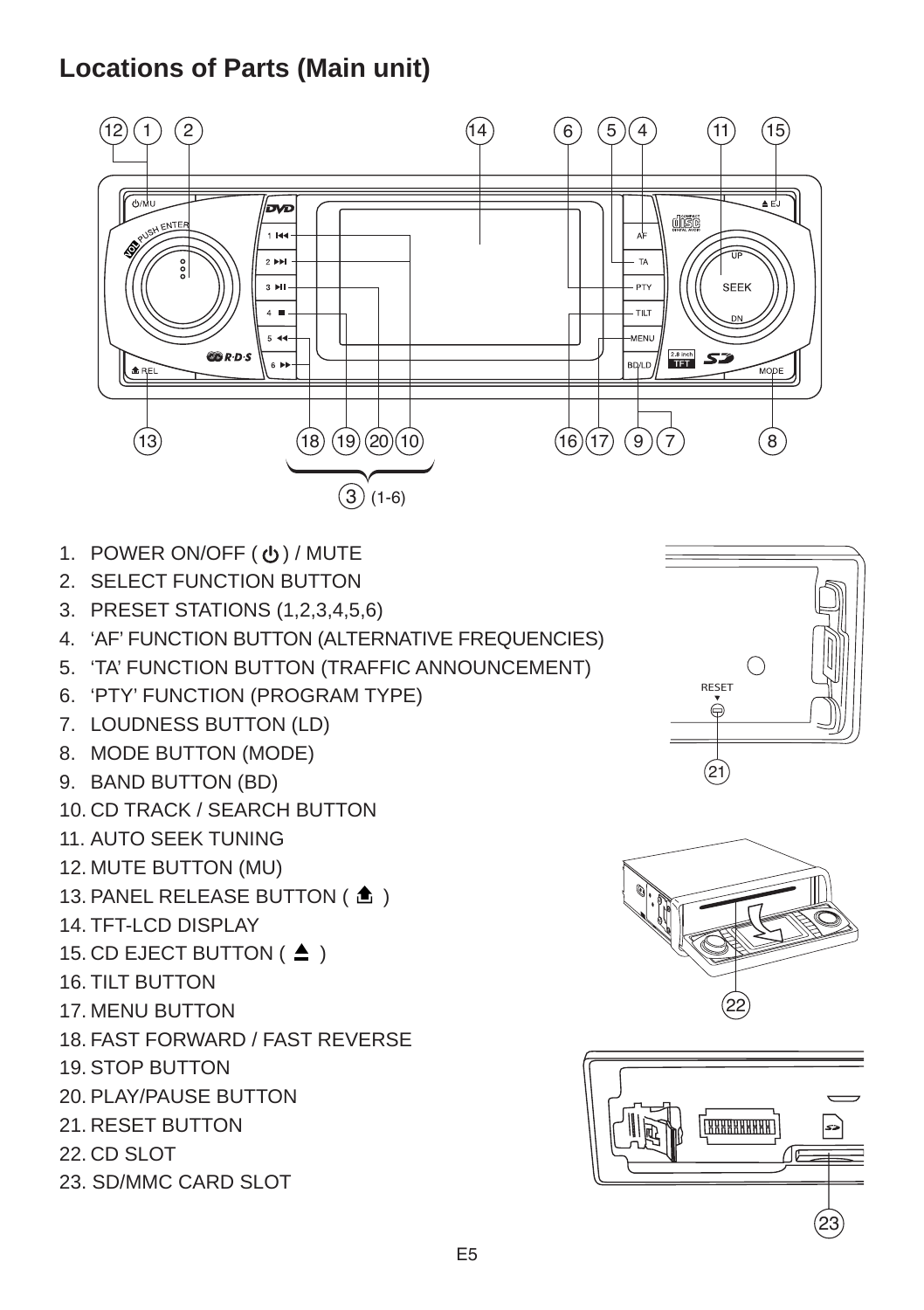## **Locations of Parts (Remote Control)**

- 1. POWER ON/OFF
- 2. MODE
- 3. PLAY/PAUSE
- 4. TITLE
- 5. SELECT
- 6. SEEK+/SEEK-
- 7. VOL +/VOL-
- 8. KEYPAD
- 9. EJECT
- 10. AUDIO
- 11. ENTER
- 12. NAVIGATION
- 13. AUTO SEEK / PRESET SCAN / REPEAT
- 14. RANDOM / BAND / LOUD
- 15. DUAL
- 16. PROGRAM
- 17. TILT
- 18. SUBTITLE
- 19. SETUP
- 20. ANGLE
- 21. SLOW MOTION
- 22. ZOOM / A-B REPEAT
- 23. PLAYBACK CONTROL / STOP
- 24. ON SCREEN DISPLAY / GOTO
- 25. MUTE
- 26. MAIN MENU



#### **Use and care of the remote control Installing the battery**

Slide the tray out on the back of the remote control and insert the battery with the (+) and minus (-) poles pointing in the proper direction.

• When use for the first time, pull out the film protruding the trav.



#### *CAUTIONS*

- Remove the battery if the remote control is not used for a month or longer.
- Do not recharge, disassemble, heat or dispose the battery on fire.
- Do not store the battery with metallic materials.
- In the event of battery leakage, wipe the remote control completely clean and install a new battery
- • When disposing of used batteries, please comply with government regulations or environmental public institution's rule that apply in your country/area.
- • Always check carefully that you are loading the battery with plus (+) and minus (-) poles facing the proper directions.

#### **Using the remote control**

Point the remote control in the direction of the front panel to operate.

#### *IMPORTANT*

- Do not store the remote control in high temperatures or direct sunlight.
- Do not let the remote control fall onto the floor, where it may become jammed under the brake or accelerator pedal.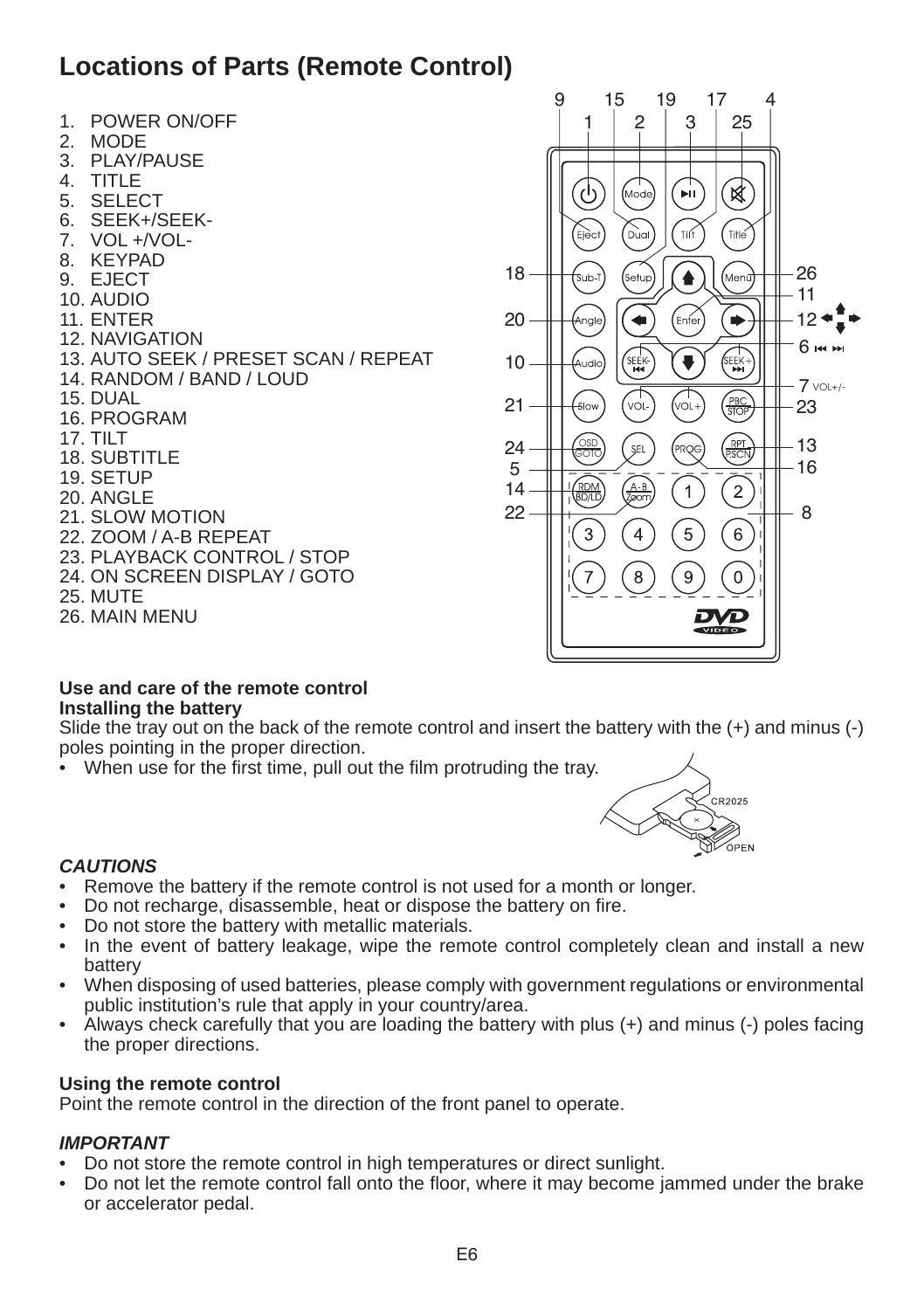## **GENERAL OPERATIONS**

#### **Turning the unit ON/OFF ( <b>b**)

Press any button to turn on the unit. To turn off, press and hold "  $\Phi$ " button.

#### **Selecting a source (MODE)**

Press **MODE** repeatedly to switch between TUNER, AUX, SD/MMC and CD/DVD mode.

#### **Loading a Disc**

1. Press **EJ** to open the front panel

2. Insert a disc into the disc loading slot

#### **Ejecting a Disc**

Press **EJ** button to eject disc

#### **Adjusting Volume**

- Head Unit: Rotate VOL knob right or left to increase or decrease volume.
- **Remote Control: Press VOL+ or VOL-** to increase or decrease volume

#### **Mute Button**

- Head Unit: Press MU button to mute the sound at once. Press again to return to previous volume level.
- **Remote Control: Press & button.**

#### **Loud Button**

Press and hold **LD** button to turn on/off LOUD feature.

#### **Tilt**

- Tilt feature allows you to control the viewing angles of the screen.
- Press **TILT** button repeatedly to choose the desired tilt angle.

#### **Reset**

Reset button is placed on the housing. The reset button is to be activated for the following reason:

- Initial installation of the unit when all wiring is completed.
- All the function button does not operate.
- Error symbol on the display.

### **MENU SETTINGS**

Note: Press **MENU** repeatedly to exit the settings or leave it for few seconds and it will automatically return to normal mode.

#### **AUDIO SETTINGS**

- 1. Press **MENU**. Select **AUDIO** and press **VOL** knob.
- 2. Rotate **VOL** knob and select the desired mode listed below:
- BASS : -10 +10 TREBLE : -10 - +10 BALANCE : L - R<br>FADER : F - R FADER<br>FQ

: OFF, FLAT, CLASSICS, POP, ROCK

3 Rotate the **VOL** knob until the desired sound is obtained.

*Note: Press SEL on the remote control to setup Audio Settings.*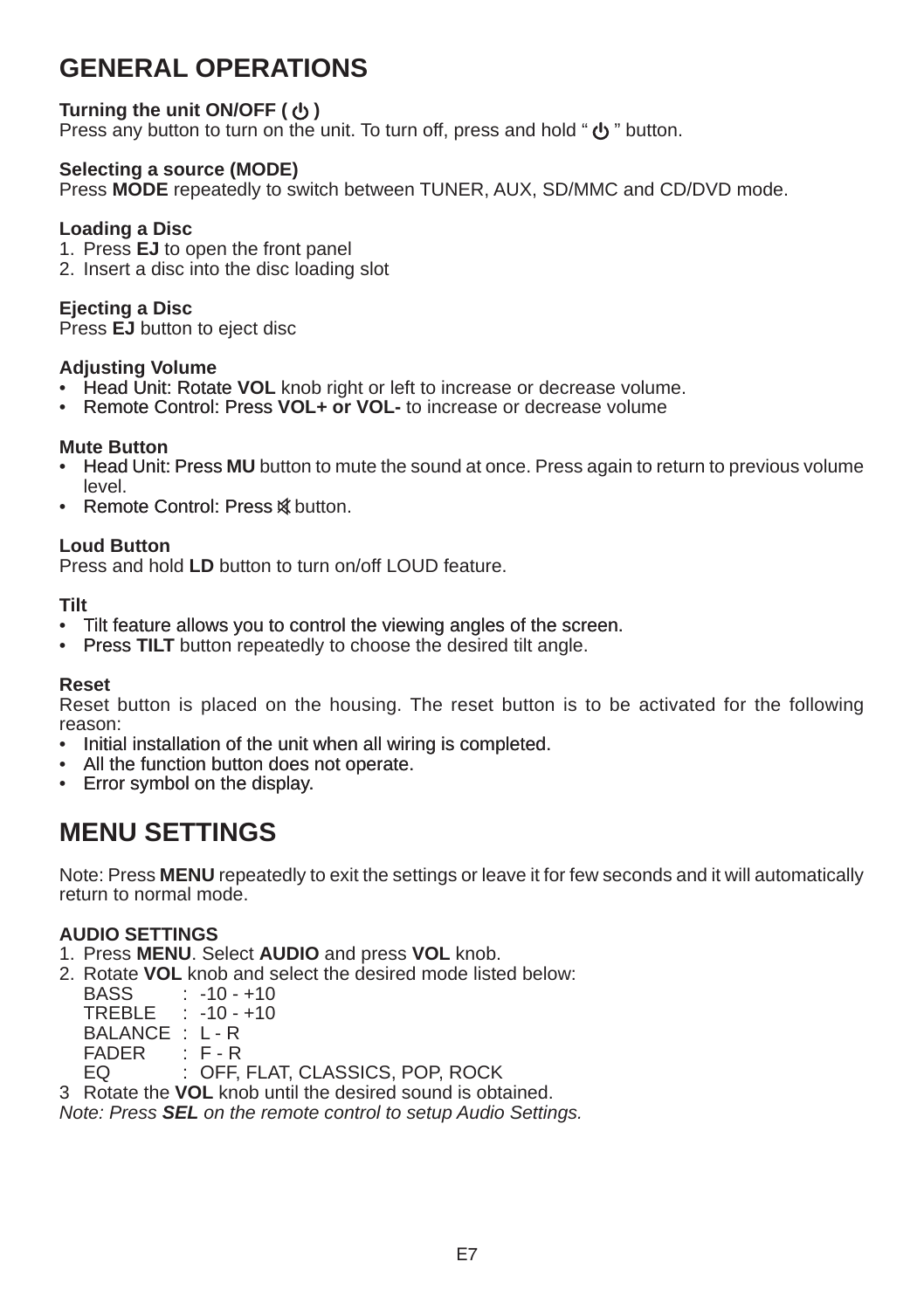#### **PICTURE SETTINGS**

- 1. Press **MENU**. Select **PICTURE** and press **VOL** knob.
- 2. Rotate **VOL** knob and select the desired mode listed below:

| RED                 | $: 0 - 50$        |
|---------------------|-------------------|
| <b>GREEN</b>        | $: 0 - 50$        |
| <b>BLUE</b>         | $: 0 - 50$        |
| <b>BRIGHTNESS</b>   | $: 0 - 50$        |
| CONTRAST            | $: 0 - 50$        |
| SHARPNESS           | $: 0 - 15$        |
| <b>SCREEN</b>       | 16:9 / 4:3 / FULL |
| COLOR RESET: YES/NO |                   |
|                     |                   |

3. Rotate the **VOL** knob until the desired sound/feature is obtained.

#### **DUAL SETTINGS**

*DUAL* is a feature that lets user control the externalAV device and the head unit. For example, driver can listen to radio while the passenger at the back can watch DVD. This unit supports connection of external AV device such as portable TV through the AUDIO OUT and VIDEO OUT port.

- 1. Connect the AUDIO OUT and VIDEO OUT port at the back of head unit to the LINE IN of external AV device.
- 2. Press **MENU**. Select **DUAL** and press **VOL** knob. *(Press DUAL key on remote)*
- 3. Press **VOL** knob to turn ON DUAL feature.
- 4. Rotate the **VOL** knob to **KEY**. Press VOL knob to choose between: *CURRENT* – controls the volume of the main head unit. *DVD* –control the volume of the connected external device.
- 5. To set the volume, rotate volume knob to **VOL** and press Enter. Rotate volume knob to desired hearing level.

#### **EXPERT SETTINGS**

- 1. Press **MENU**. Select **EXPERT** and press **VOL** knob.
- 2. Rotate VOL knob and select the desired mode listed below
	- STEREO/MONO: switch between stereo or mono sound.

| <b>RFFP</b> | : ALL – beep sound can be heard while pressing any keys.                          |
|-------------|-----------------------------------------------------------------------------------|
|             | 2nd – beep sound can be heard only when turning unit off.                         |
|             | OFF – no beep sound.                                                              |
| I OUD.      | : Turn on/off LOUD feature (ON/OFF)                                               |
| BACKLIGHT   | : Controls the LCD backlight brightness. (LOW - MID -HIGH)                        |
| $\Gamma$    | . Operation to a set the problem of the construction of the component controllers |

- *REAR CAM* : Controls the video effect when an optional camera was installed at the rear (NORMAL - MIRROR)
- O*SD COLOR* : Tuner mode screen background color. (Light blue -Dark Blue Violet)
- 3. Rotate the **VOL** knob until the desired feature is obtained.

#### **CLOCK SETTINGS**

- 1. Press **MENU.** Select **CLOCK** and press **VOL** knob.
- 2. To turn on clock display, press **VOL** knob until CLOCK switch to ON.
- 3. To set clock, rotate **VOL** knob to CLOCK ADJUST. Press **VOL** knob.
- 4. Rotate **VOL** knob to set hours. Press **VOL** knob to save. Do the same for minutes.

## **LISTENING TO RADIO**



Preset Memory Station 1-6 Currently Tuned Station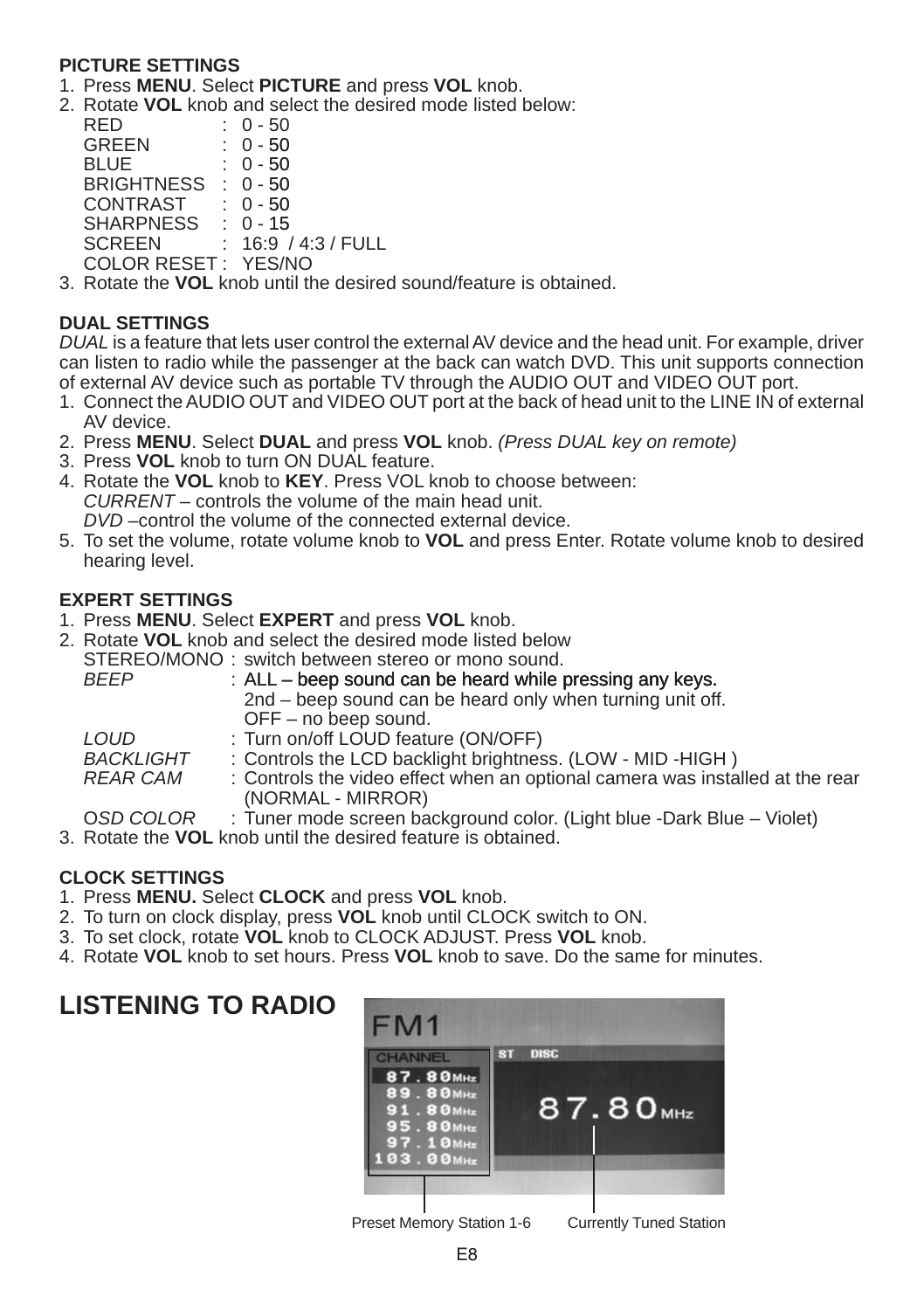#### **Band (BD)**

Pressing this key repeatedly will toggle cyclically between each band. FM1---FM2---FM3.

#### **Automatic or Manual tuning (SEEK UP / SEEK DN)**

When pressed short, these keys are operated as SEEK tuning mode. When pressed longer than 1 sec., they are operated as MANUAL tuning mode. *Note: The unit automatically switches back to SEEK tuning mode after 5 sec. if no input was detected during MANUAL tuning mode.*

#### **Auto Seek/Preset scan (P.SCN)**

*Preset Scan (PS)* - By pressing shortly, the radio plays each preset station for 5 seconds.<br>*Auto Seek (AS)* - By pressing longer than 1 sec. auto seek is activated. The 6 strongest

- By pressing longer than 1 sec, auto seek is activated. The 6 strongest stations are preset and stored in the corresponding preset number. 

 When Auto Seek operation is finished, the radio executes the preset scan. *Note: This operation is controlled using the remote control.*

#### **Storing and Recalling Frequencies**

If you press any of the NUMBER (1-6) you can easily store up to six broadcast frequencies for later recall with the touch of a button.

- 1. Choose a desired BAND.
- 2. When you find a frequency that you want to store in memory, press a NUMBER (1-6) and hold until the preset number shows and lit in the display.
- 3. The selected radio station frequency has been stored in memory. The next time you press the same NUMBER (1-6) the radio station frequency is recalled from memory.

*Note: Up to 18 FM stations can be stored in the memory.*

## **USING THE RDS FUNCTION**

#### **What is RDS?**

The RDS (Radio Data System) is a digital information system developed by the EBU (European Broadcast Union). Piggy-backed on normal FM broadcasts, RDS offers a variety of information services and automatic retuning functions for RDS-compatible car stereos. In 1988, RDS became available in the United Kingdom, France, West Germany, Ireland and Sweden.

Test transmissions are being conducted in many other European countries. It is expected that RDS will be available in most western European countries in the near future.

#### **'AF' Function (Alternative Frequencies)**

When pressed short. AF switching mode is selected.

The radio checks the signal strength of the AF all the time, when it becomes too weak, the unit detects from the AF signal on which frequencies it must search for a better transmitter.

#### **'TA' Function (Traffic Announcement)**

When pressed short, it is activated as TA mode on or off. When TA mode is on and traffic announcement is transmitted.

- When the unit is it CD/MP3 mode, it will switch to radio mode temporarily.
- If the volume level was under the threshold point, it will be raised to the threshold point.
- When TP station is received, TP segment is turned on in LCD display.

#### **'PTY' Function (Program Type)**

- 1. Press the **PTY** button to turn ON Program type.
- 2. The unit displays the program type with its corresponding number. Keep pressing the **PTY** button to see other program types.
- 3. Once you see your desired program, simply press the corresponding button number on the unit.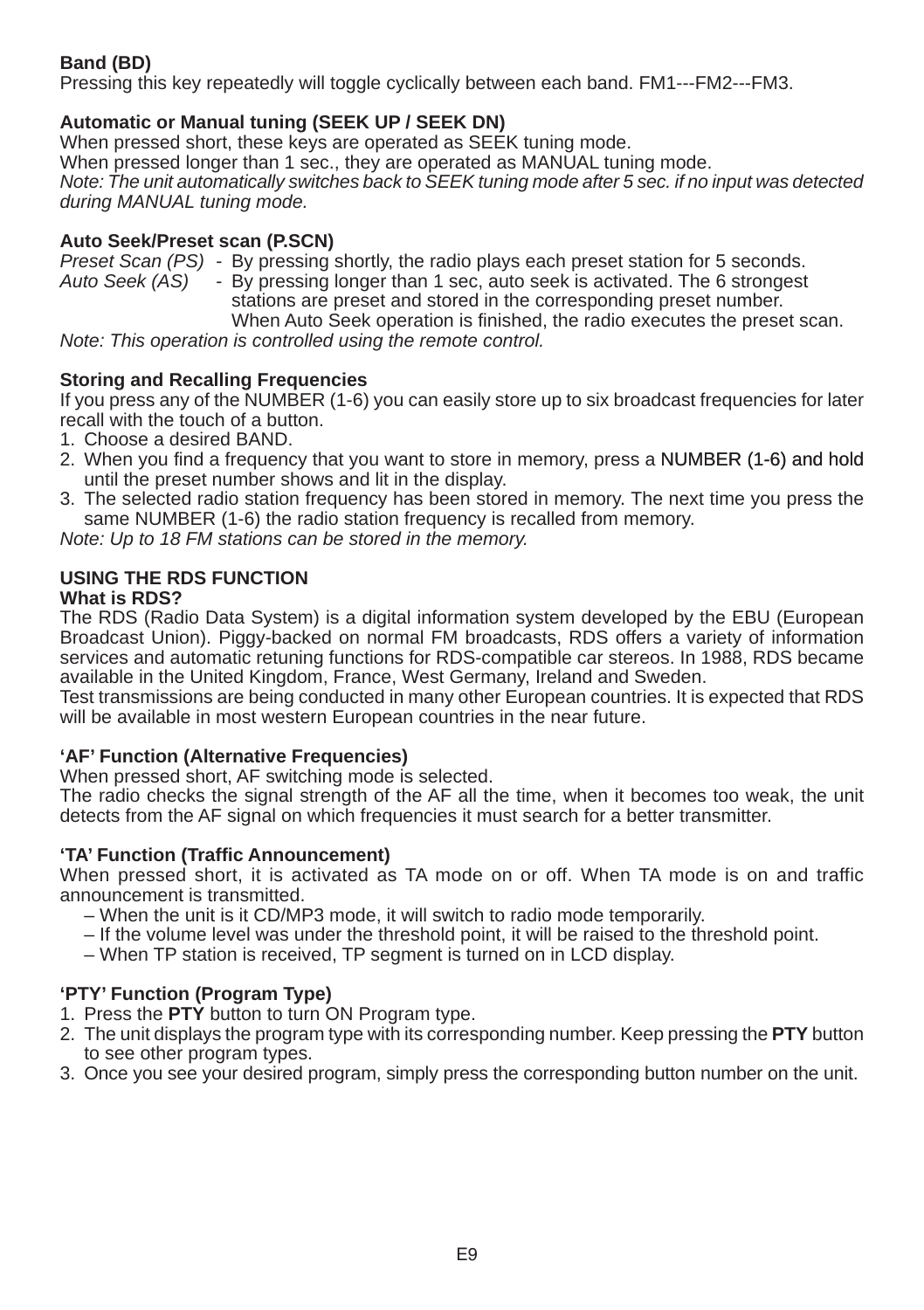## **LISTENING TO CD/MP3**



#### **Playback**

1. Forward or Reverse:

Press and hold  $\blacktriangleleft$  or  $\blacktriangleright$ . Unit scans at the rate of (2 - 4 - 8 - 16 - 32) times. To resume normal playback at a desired point, press  $\blacktriangleright$  I.

- 2. Skip back or forward to another chapter: Press  $\blacktriangleright$  or  $\blacktriangleright$ . Pressing  $\rightarrow$  skips to the start of the next chapter.
- Pressing  $\blacktriangleright$  returns to the beginning of current track.
- 3. Pause / Resume playback: Press  $\overline{\mathsf{H}}$ .
- 4. Stop playback: Press  $\blacksquare$ .

#### **Searching for particular track**

During playback, all track file names under a folder will be displayed on the screen with their corresponding track number. You can use the navigation keypad on the remote control to access the file.

*Tips: To select track 3, press 3 + Enter. To select 13, press 1+3+Enter. To select 103, press 1+0+3+Enter.*

#### **Repeat tracks**

You can choose between repeat playback of a single track or all tracks.

- 1. Press **RPT** on the remote control during playback.
- 2. Every time you press this button, the unit switches to the following settings:<br>Repeat File  $-$  Repeat the current playback track.
	- Repeat the current playback track.

**Repeat All** – Repeat all folders and tracks.

**Repeat Folder** – Repeat all the tracks under the currently played folder. (Press and hold **RPT** button) .

#### **Random Playback**

You can play the tracks in random/shuffle order instead of normal progression.

1. Press **RDM** on the remote control during playback. To turn off, press it again.

#### **Program Playback**

You can set which tracks to play according to your desired sequence using the **PROG** function.

- 1. Press **PROG** button on the remote control.
- 2. Enter the track number (For CD) or folder and track number (For MP3) besides the memory location. Up to 20 tracks can be stored.
- 3. When all tracks have been programmed, select **PLAY** and press **ENTER**. Program playback will start.
- 4. To clear all program entries, press PROG and select "CLEAR ALL".
- 5. To stop program playback, press **STOP** button twice.

#### **SD/MMC Card Input**

- 1. Press ( $\triangle$ ) button to open the front panel.
- 2. Insert the SD/MMC card into the card slot (23).
- 3. Attach front panel back to the head unit. Playback starts automatically.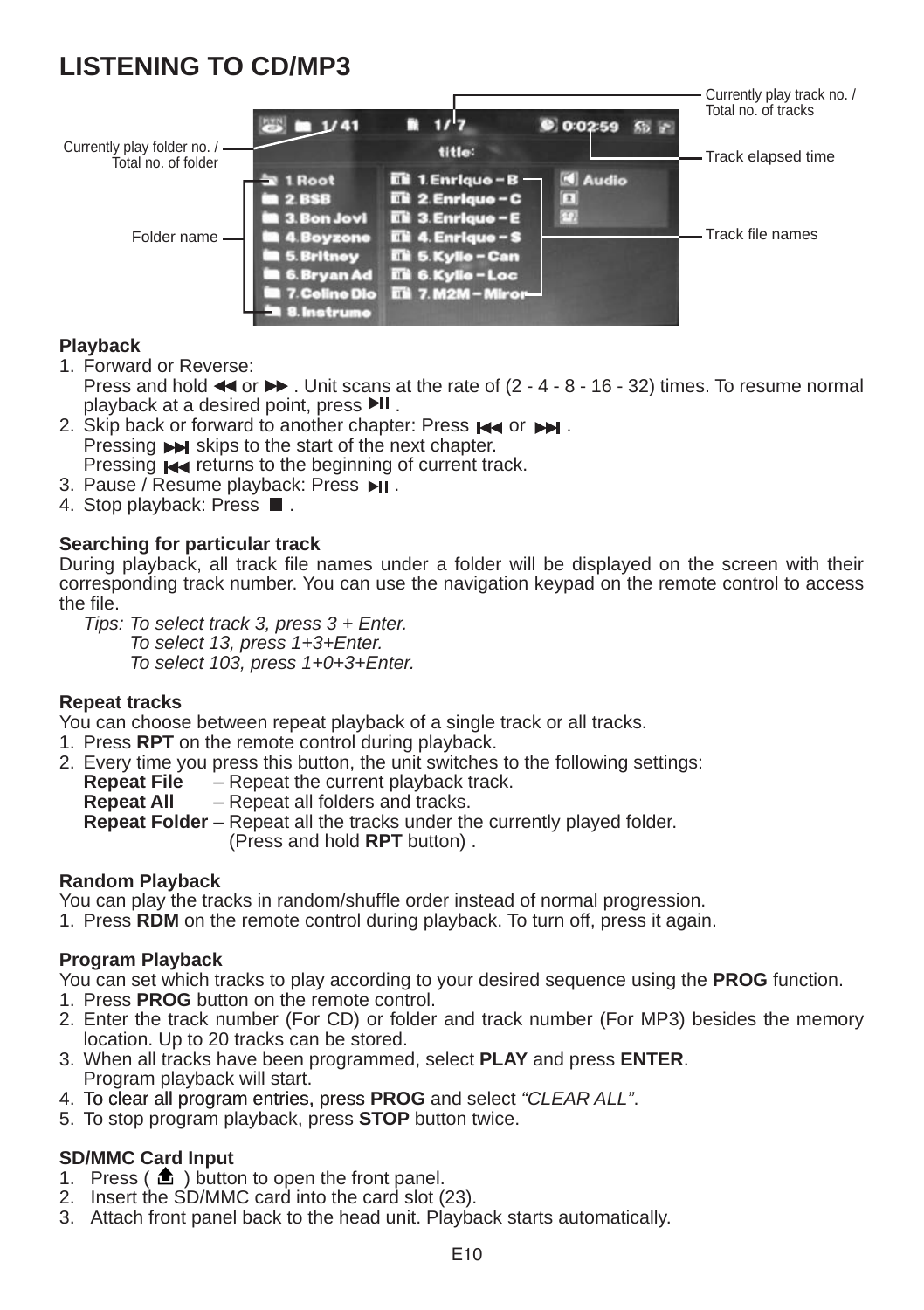## **PLAYING DVD/Video CD/MP4**

#### **Playback**

- 1. Insert a disc. When the disc offers a menu, the menu is displayed. When a disc already inserted, press MODE to switch to disc mode.
- 2. On DVDs and video CDs with playback control (PBC), menu screens may appear automatically. If this happens, perform the operation described below to start playback.

**CAUTION:** Make sure that the Video TV system settings is set correctly according to your disc your playing. If you are not sure, leave it set to "**Auto**". Improper setup of TV system might cause the video to stop/skip/pause playing although audio might continue to play. You can setup video TV settings using the **SETUP** feature of the remote control. Refer to *"SETTING UP THE DVD PLAYER"* section.

#### **DVD menu**

Press  $\blacktriangle$ ,  $\blacktriangleright$ ,  $\blacktriangle$ ,  $\blacktriangleright$  to select the desired item, then press **Enter**.

#### **Video CD menu**

Use the number keys ("0" to "9") to select the desired number, then press **Enter**. The menu screen does not appear when the PBC function is turned off. In this case, press and hold  $\blacksquare$  button to turn on PBC feature.

#### **Turning PBC ON/OFF (VCD only)**

PBC (Playback Control) is a feature found on VCD 2.0 and SVCD 1.0. PBC allows control of the playback of play items and the possibility of interaction with the user through the remote control or some other input device available. If it's on, the player won't auto start after inserting the disc because it will take time to select program on disc; if it's off, the player will auto playback the program on disc one by one.

1. To turn ON PBC function, press and hold **PBC** on the remote control. To turn OFF, press and hold the button again.

*Note:*

- Not all VCD/SVCD disc have PBC functions.
- You can also turn PBC on/off on the head unit by press and hold **b** button.

#### **Stopping Playback**

- 1. Press  $\blacksquare$  during playback to stop playback. That position is stored in memory.
- 2. Press  $\text{HI}$  to continue. Playback starts from the position at which it was stopped.
- 3. To permanently stop playback, press  $\blacksquare$  twice.

#### **Fast Forward / Fast Reverse**

- 1. During playback, press and hold  $\blacktriangleleft$  or  $\blacktriangleright$ . Unit scans at the speed of (2 4 8 16 32) times.
- 2. To resume normal playback at a desired point, press  $\blacktriangleright$ II.

*Note: No sound is played during fast forward / fast reverse.*

#### **Finding the Beginning of Tracks**

During playback, press  $\rightarrow$  or  $\rightarrow$ .

- $\blacktriangleright$   $\blacktriangleright$  : Press this to start playback from the beginning of the following chapter or track.
- **E** Press this to start playback from the beginning of the current chapter or track. Press repeatedly to go to previous track.

#### **Pause Playback**

During playback, press ▶ Press again to resume playback.

#### **Repeat Playback**

#### **FOR VCD**

- 1. Press **RPT** on the remote control during playback.
- 2. Every time you press this button, the unit switches to the following settings: **Repeat Track** – Repeat the current playback track. **Repeat Off** – Turn repeat off.

*Note: PBC feature in VCD disc needs to be STOP in order to use Repeat playback.*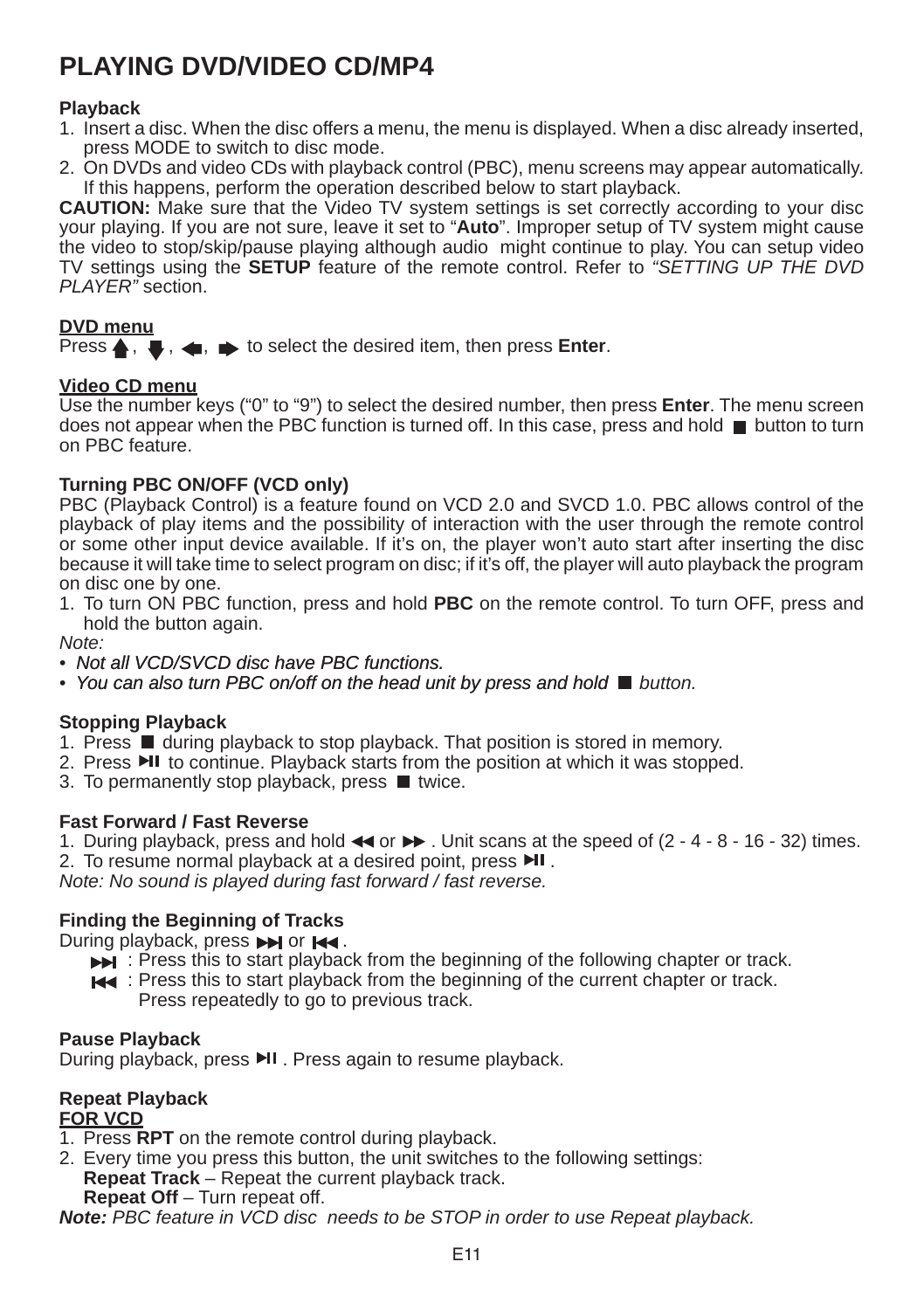#### **FOR DVD**

You can choose between repeat playback of a title or chapter.

- 1. Press **RPT** on the remote control during playback.
- 2. Every time you press this button, the unit switches to the following settings: **Repeat Title** – Repeat the current playback title. (Press and hold **RPT** button) **Repeat Chapter** – Repeat the current playback chapter. **Repeat Off** – Turn repeat off.

#### **A-B Repeat Playback**

This feature allows you to loop playback a section of the movie starting from Point A to B.

- 1. Press the **MI** button to play the movie.
- 2. Once you have located the section you wish to playback on loop repeat, press **A-B** button. You will see *"Rep-A"* on the screen.
- 3. Let the movie play on until you have reached the end of the section you wish to watch on continuous loop. Once you have reached this point, press the **A-B** button again. *"Rep-A-B"* will appear on your screen. Playback will now start from Point A –B.
- 4. To stop A-B repeat playback, press **A-B** button once more until *"Rep-A-B"* disappear and normal playback resumes.

#### **Random Playback**

You can play the tracks/chapters in random/shuffle order.

1. Press **RDM** on the remote control during playback. To turn off, press it again.

#### **Specifying Title/Chapter**

#### **CD and VCD**

Press a NUMBER corresponding to a desired track number during playback. The number is displayed and playback starts

*To select track 3, press 3 + Enter.* 

*To select 13, press 1+3+Enter.* 

*To select 103, press 1+0+3+Enter.*

*Note: Make sure PBC is turn off when VCD is inserted. Refer to "Turning PBC ON/OFF section" on how to turn off PBC*

#### **DVD**

Press a NUMBER corresponding to a desired chapter number of the currently played TITLE during playback. The number is displayed and playback starts.

*To select track 3, press 3 + Enter.* 

*To select 13, press 1+3+Enter.* 

*To select 103, press 1+0+3+Enter.*

#### **Changing audio language during playback (Multi-audio)**

DVDs can provide audio playback with different languages and different systems (Dolby Digital, DTS etc.). With DVDs featuring multi-audio recordings, you can switch between languages/audio systems during playback.

VCD can provide different audio languages usually divided into left and right channels.

1. To choose different audio, simply press **Audio** on the remote control repeatedly during playback.

*Note:*

- *With some DVDs, switching between languages/audio systems may only be possible using a menu display.*
- *You can also switch between languages/audio systems using SET-UP MENU.*

#### **Changing the subtitle language during playback (Multi-subtitle) – (DVD only)**

With DVDs featuring multi-subtitle recordings, you can switch between subtitle languages during playback.

1. Press **Sub-T** on the remote control during playback. Press repeatedly until the supported desired subtitle appears.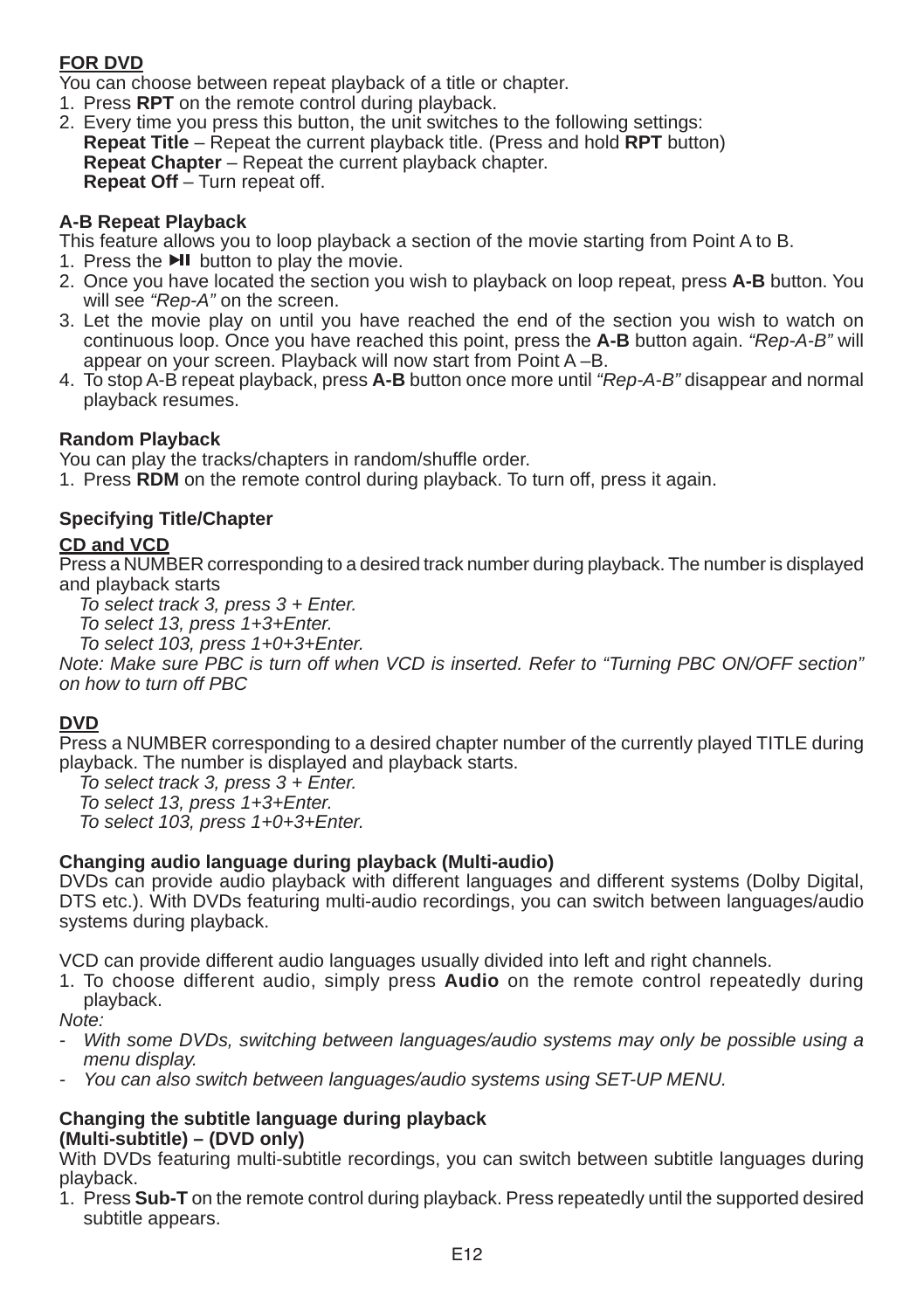*Note:*

*•�� With some DVDs, switching between subtitles may only be possible using a menu display.*

*•�� You can also switch between subtitles using SET-UP MENU.*

#### **Changing the viewing angle during playback (Multi-angle) – (DVD only)**

With DVDs featuring multi-angle (scenes shot from multiple angles) recordings, you can switch among viewing angles during play-back.

1. Press **Angle** on the remote control during playback of a scene.

#### **Slow motion playback**

This feature lets you slow down playback.

- 1. Press **Slow** on the remote control during playback.
- 2. Pressing it repeatedly will switch you to the following steps: 1/32 1/16 1/8 1/4 1/2 (VCD) and 1/2 - 1/4 - 1/8 - 1/16 - (DVD).

Note:

- *To resume normal playback, press .*
- *There is no sound during slow motion playback.*
- *•�� With some disc, slow motion may be unclear during slow motion playback.*

#### **Zooming in During Playback**

You can zoom in into the picture during playback.

- 1. Press and hold **ZOOM** on the remote control during playback.
- 2. Every time you press and hold this button, the unit will zoom  $1 2 3 4 1/2 1/3 1/4$  times and OFF.

#### **Displaying information (OSD)**

During playback, you can see all DVD disc information and current play settings. Display will show related playback time, elapse time, title number, chapter number, angle, audio settings, subtitle and bitrate information.

- 1. Press and hold **OSD** on the remote control once. Unit will display the play time and the disc elapse time.
- 2. Press and hold it once more and all other settings information will be displayed.

#### **Program Playback**

You can set which tracks to play according to your desired sequence using the PROG function.

#### **VCD**

- 1. Press **PROG** button on the remote control.
- 2. Enter the track number besides the memory location. Up to 20 locations can be stored.
- 3. When all tracks have been programmed, select **PLAY** and press **ENTER**. Program playback will start.
- 4. To clear all program entries, press **PROG** and select *"CLEAR ALL"*.
- 5. To stop program playback, press **STOP** button twice.

#### **DVD**

- 1. Press **PROG** button on the remote control.
- 2. Enter the title number first follow by the chapter number besides the memory location. Up to 20 locations can be stored.
- 3. When all tracks have been programmed, select **PLAY** and press **ENTER**. Program playback will start.
- 4. To clear all program entries, press **PROG** and select *"CLEAR ALL"*.
- 5. To stop program playback, press **STOP** button twice.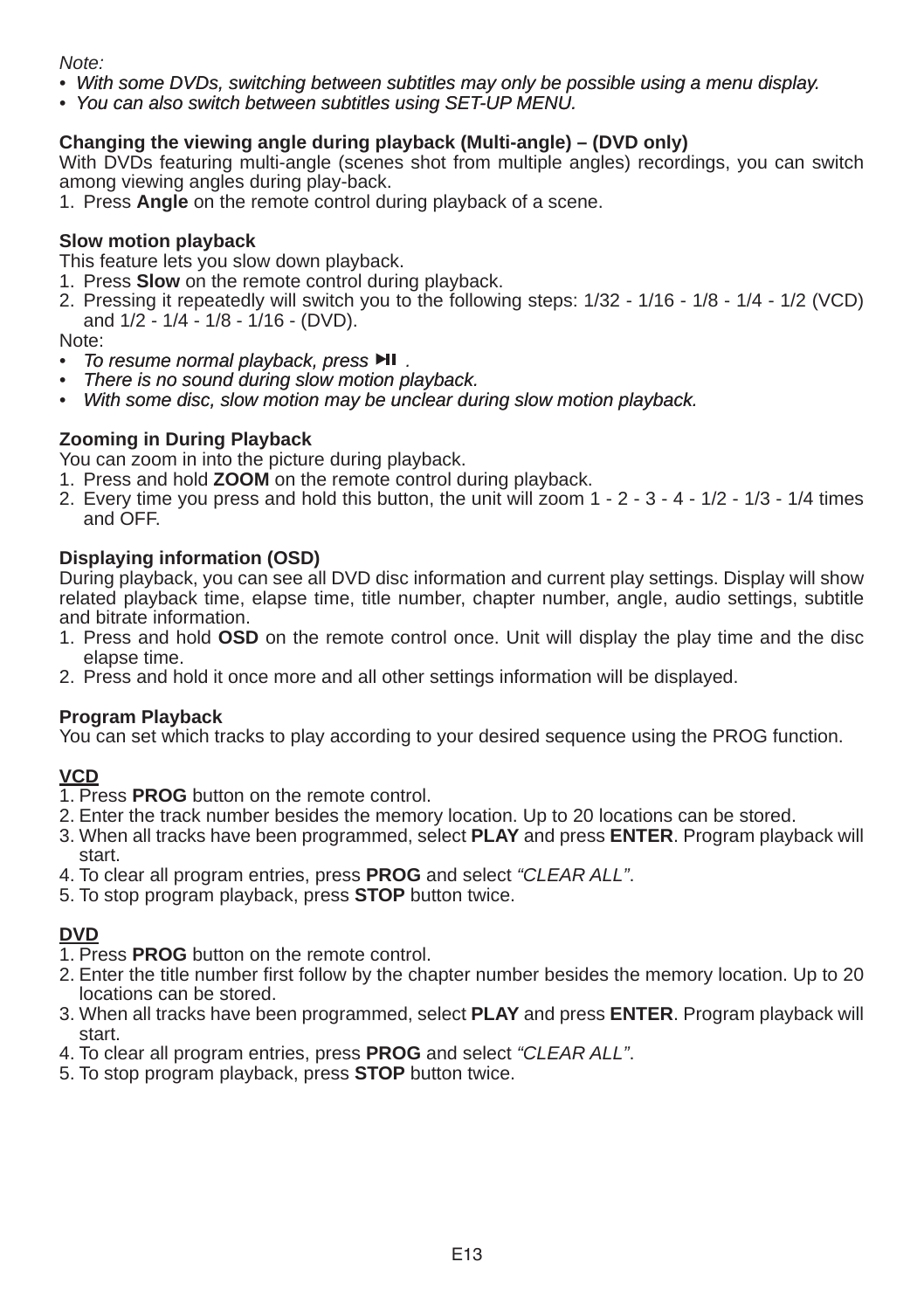## **SETTING UP THE DVD PLAYER**

You can flexibly customize the unit to suit your preference. You can set the language and other video and audio settings so when playback starts it will always use your preferred settings.

#### *Important:*

- 1. Load any disc into the unit before you can access the setup.
- 2. Press **SETUP** on the remote control.

| <b>Settings</b> | Category              | <b>Options</b>                              |  |
|-----------------|-----------------------|---------------------------------------------|--|
| Language        | <b>OSD LANG</b>       |                                             |  |
|                 | Subtitle              |                                             |  |
|                 | Audio                 | Select preferred options appear on screen   |  |
|                 | DVD Disc              |                                             |  |
|                 | Version               | <b>View Version</b>                         |  |
| <b>Display</b>  | <b>TV Display</b>     | Normal/PS, Normal/LB, Wide                  |  |
|                 | TV Type               | Auto, NTSC, PAL                             |  |
|                 | Angle Mark            | On, Off                                     |  |
|                 | Screen Saver          | On, Off                                     |  |
| Audio           | <b>Digital Output</b> | Off, BTS, LPCM                              |  |
|                 | Downmix               | LT/RT, Stereo                               |  |
|                 | Dual Mono             | Stereo, L-mono, R-mono, Mix-mono            |  |
|                 | Dynamic               | Off, 1/8, 1/4, 3/8, 1/2, 5/8, 3/4, 7/8 Full |  |
|                 | <b>LPCM Output</b>    | 48KHz, 96KHz                                |  |
| <b>Parental</b> | Change                | Change password                             |  |
|                 | Parental              | 1. Kid Safe 2. G 3. PG 4. PG-13.            |  |
|                 |                       | 5. PG-R 6. R 7. NC-17 8. Adult              |  |
|                 | Default               | Restore                                     |  |

#### **Setting Rating Password**

- 1. Press **Setup** on the remote control.
- 2. Using Navigation keys select *Parental* and press **ENTER**.
- 3. Scroll down to *Change* and press **ENTER**.
- 4. Enter new 4 digit password and press **ENTER**.

*Note:*

*• The default password is "8888".*